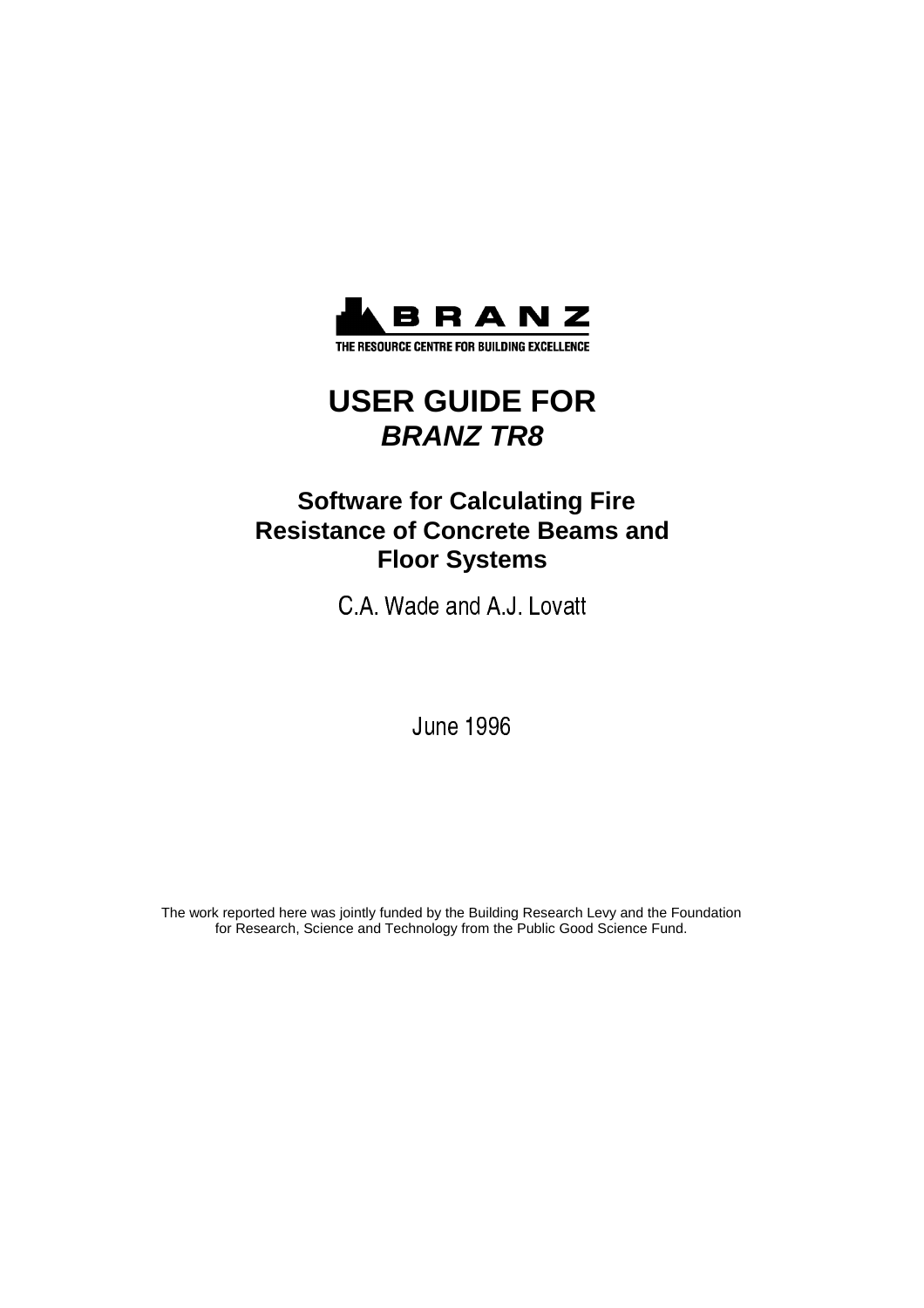# **Contents**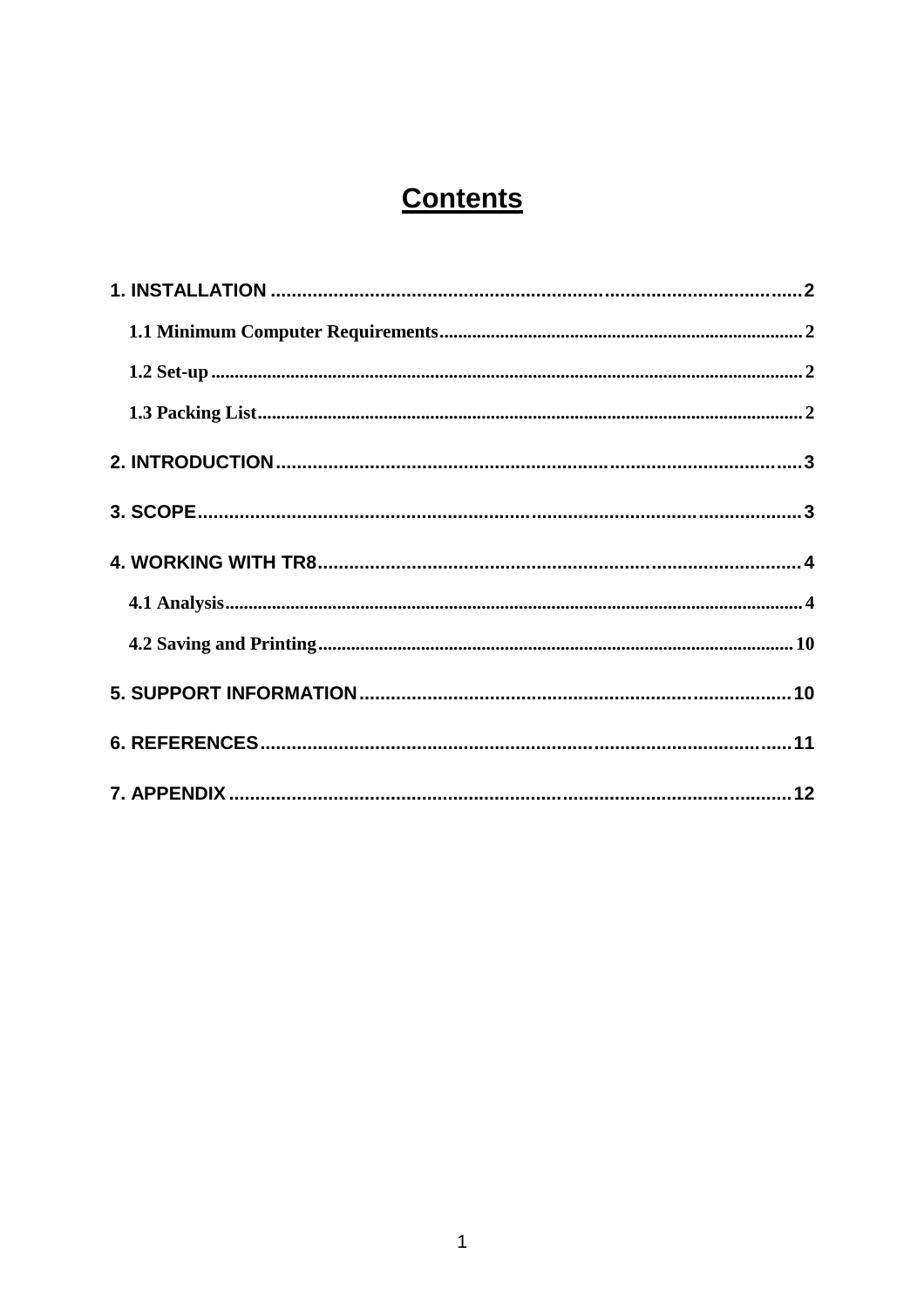## **1. INSTALLATION**

#### **1.1 Minimum Computer Requirements**

To run TR8 you will require at least a 386 IBM compatible PC running Microsoft® Windows 3.1™ or Microsoft® Windows 95™.

### **1.2 Set-up**

- 1. Insert Set-up Disk in drive a: (or b:).
- 2. In the Program Manager, choose Run from the File menu.
- 3. Type a:setup (or b:setup) and press Enter. Follow any instructions given on screen.
- 4. The setup program will automatically install the program in a separate program group in the Windows Program Manager. Double-click on the BRANZTR8 icon with the mouse to start the program.

### **1.3 Packing List**

The following files are installed by the setup program on the user's computer:

| TR8.EXE             | Executable program file                                              |
|---------------------|----------------------------------------------------------------------|
| VBRUN300.DLL        | Visual Basic run time module                                         |
| <b>CMDIALOG.VBX</b> | <b>Visual Basic Custom Control</b>                                   |
| COMMDLG.DLL         | Visual Basic Dynamic Link Library                                    |
| DENBEAM.CON         | Contains beam temperature data for standard fires                    |
| DENSLAB.CON         | Contains slab temperature data for standard fires                    |
| <b>REALBM.CON</b>   | Contains beam temperature data for non-standard fires                |
| <b>REALSLAB.CON</b> | Contains slab temperature data for non-standard fires                |
| <b>AQSLAB.CON</b>   | Contains slab temperature data for alluvial quartz in standard fires |
| PUMSLAB.CON         | Contains slab temperature data for pumice in standard fires          |
| DACSLAB.CON         | Contains slab temperature data for dacite in standard fires          |
| EXAMPLE1.DAT        | Sample data file for beam                                            |
| EXAMPLE2.DAT        | Sample data file for double tee floor                                |
| EXAMPLE3.DAT        | Sample data file for floor slab                                      |
| EXAMPLE4.DAT        | Sample data file for tee beam                                        |
| TR8.HLP             | Windows help file                                                    |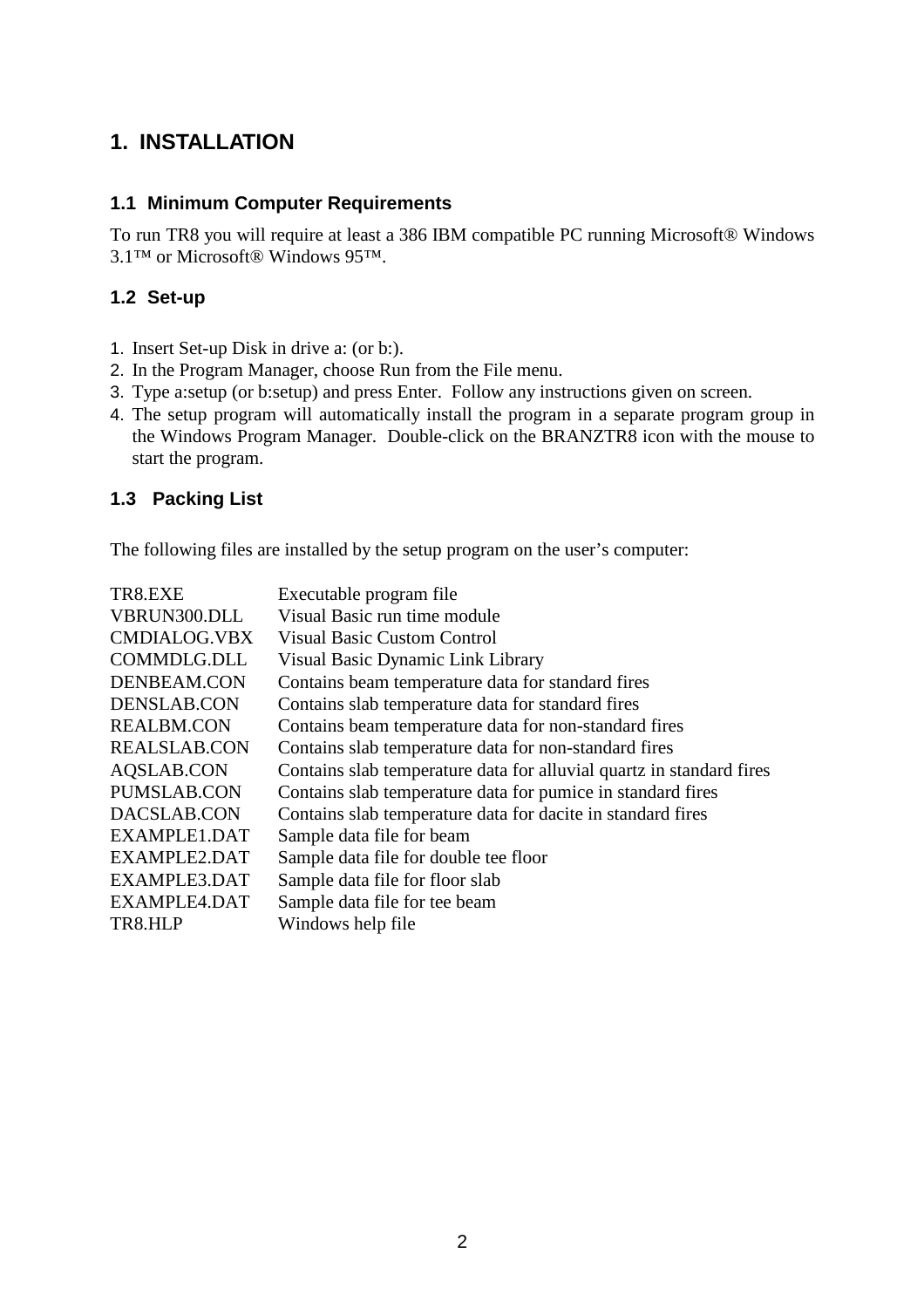## **2. INTRODUCTION**

TR8 software can be used for the design of reinforced or prestressed concrete floor systems when required to have fire resistance.

TR8 is based on BRANZ Technical Recommendation No. 8 (Wade, 1991) which you should use to gain an understanding of the basis for the software. BRANZ Technical Recommendation No. 8 is referenced by NZS 3101 (SNZ, 1995) as an acceptable calculation method for determining the fire resistance of concrete floor systems. The underlying procedure applies structural engineering principles and material properties at elevated temperature to the calculation of the fire resistance of reinforced or prestressed concrete floor systems.

Standard design fires can be specified as required by most building codes or, alternatively, non-standard design fires can be specified if an alternative solution is required. The technical basis for using non-standard design fires is given by Wade (1994).

## **3. SCOPE**

TR8 applies to floor systems:

- which may be rectangular or tapered in cross-section (for beams), or tee-beams, with a minimum width of 100 mm. The width is measured at the centroid axis of the tensile steel;
- which are made with normal-weight concrete (assumed density greater or equal to 2000 kg) per  $m<sup>3</sup>$ ), light-weight concrete (assumed to be less than 2000 kg per  $m<sup>3</sup>$ ), and the following for slabs only - alluvial quartz concrete (equivalent to NZS 3101 Type A), dacite aggregate concrete (equivalent to NZS 3101 Type B) or pumice aggregate concrete (equivalent to NZS 3101 Type C);
- in which support conditions are assumed to be either simply supported or continuous over the supports;
- where the section includes either prestressing tendons or deformed reinforcing bars;
- which are designed in accordance with the requirements of NZS 3101, New Zealand Code of Practice for the Design of Concrete Structures (SNZ, 1995) and NZS 4203, New Zealand Standard Code of Practice for General Structural Design and Design Loadings for Buildings (SNZ, 1992);
- where it is assumed that the concrete element has reached its equilibrium moisture content, and that the occurrence of concrete spalling during fire will be minimal;
- where the mode of failure for the floor system is assumed to be in flexure; failure is taken as the time at which the reduced moment capacity of the element becomes less than the moment applied to the element;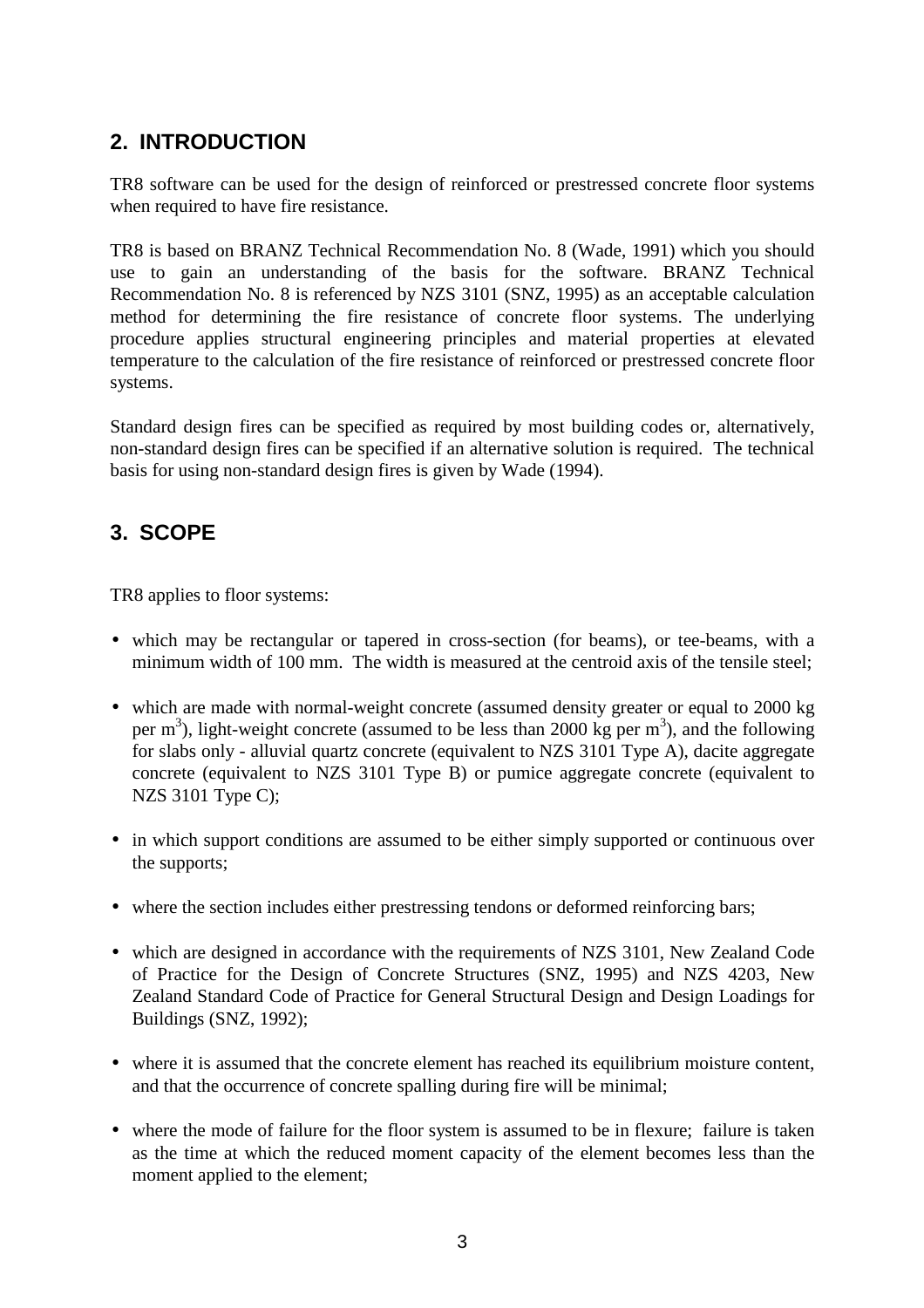• where factors of safety are already included into the fire resistance period and with respect to the normal design loads. In fire design it is normal to allow the load factors and design live loads to be reduced.

## **4. WORKING WITH TR8**

#### **4.1 Analysis**

It is assumed that a preliminary ambient temperature design of the floor system has previously been carried out, and that the following information is available:

- element dimensions, span and support conditions;
- dead and live loads applied to the element;
- reinforcing type, and its location within the element cross-section;
- yield strength of the reinforcing bars or the ultimate tensile strength of prestressing tendons;
- concrete type, density and 28-day compressive strength;

Once TR8 has been installed on your computer and an initial flexural design has been carried out, a standard procedure with regard to inputting the data should be followed. A suitable procedure follows:

1. Under the Floor Type menu, choose the appropriate section from one of: Beam, Slab, Double-Tee Beam or Tee-Beam, as shown in Figure 1. After choosing the section, in the Dimensions dialog box define the width and depth of the section.

2. Under the Materials menu you can define the properties of the concrete and the reinforcing steel, as shown in Figure 2.

For positive moment reinforcement, define either deformed reinforcing bars or prestressing tendons and the steel yield strength. For negative moment reinforcement, define the yield strength of the deformed reinforcing bars.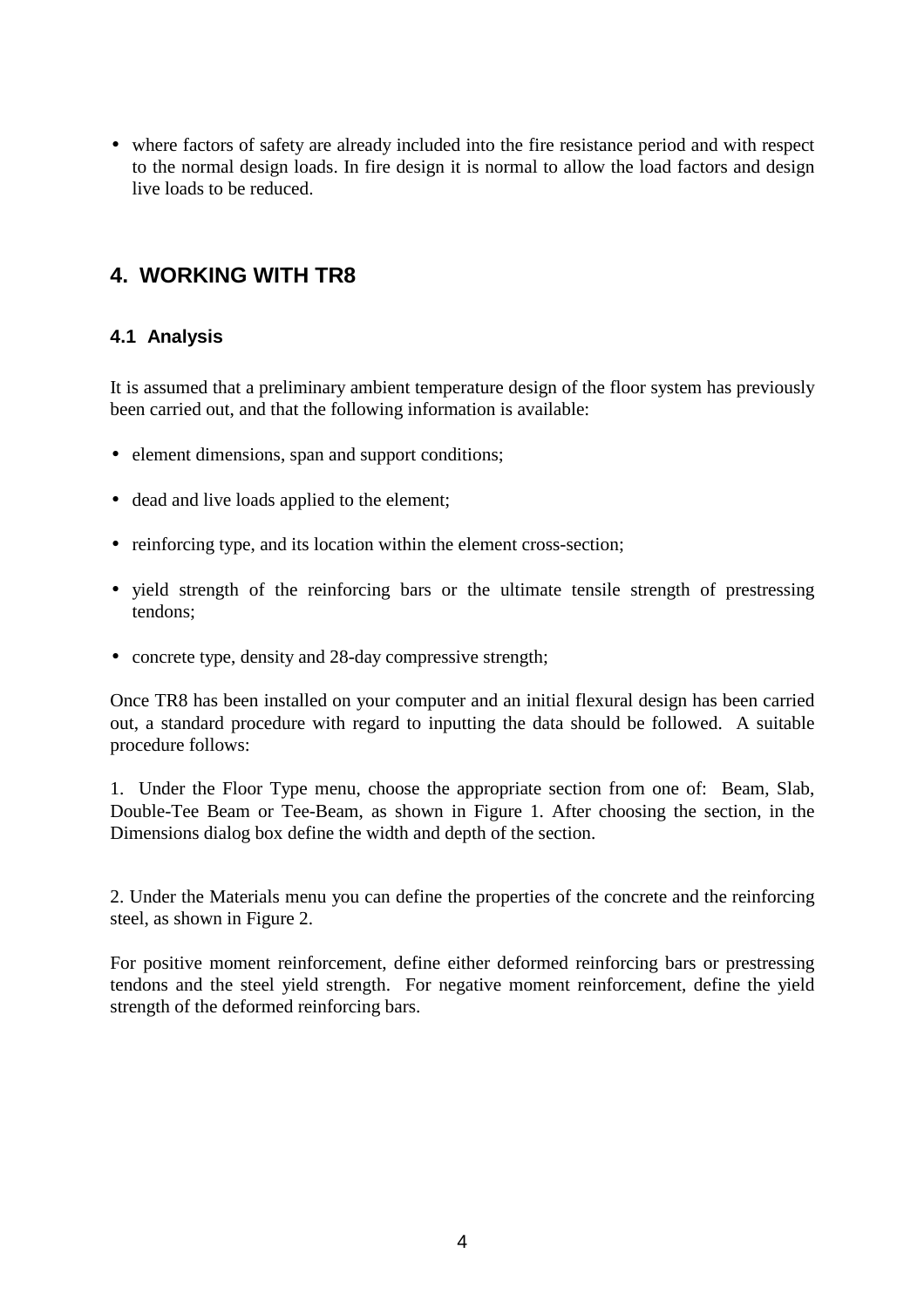|   | BRANZ TR8 - FIRE DESIGN OF CONCRETE FLOORS (Ver 2.5) |                        |           |                           |  |             |  |                                                 |                  |  |
|---|------------------------------------------------------|------------------------|-----------|---------------------------|--|-------------|--|-------------------------------------------------|------------------|--|
|   | Eile                                                 | Floor Type             | Materials | Reinforcement             |  | Design Fire |  | Loads Exposure                                  | $He$ lp          |  |
|   |                                                      | Beam<br>√ <u>S</u> lab |           | tional View Through Floor |  |             |  | Calculation Summary - Simply Supported          |                  |  |
| Υ |                                                      | Double-Tee<br>I-Beam   |           |                           |  |             |  | Effective Cover to Steel (mm)                   |                  |  |
|   |                                                      |                        |           |                           |  |             |  | Steel Temperature (deq C)                       |                  |  |
|   |                                                      |                        |           |                           |  |             |  | Steel Area (sq mm)                              |                  |  |
|   |                                                      |                        |           |                           |  |             |  | Reduced Depth (mm)                              |                  |  |
|   |                                                      |                        |           |                           |  |             |  | Reduced Width (mm)                              |                  |  |
|   |                                                      |                        |           |                           |  |             |  | Concrete Temperature (deq C)                    |                  |  |
|   |                                                      |                        |           |                           |  |             |  | Available Moment Capacity (kNm)                 |                  |  |
|   |                                                      |                        |           |                           |  |             |  | <b>Simply Supported Applied Moment</b><br>(kNm) |                  |  |
|   |                                                      |                        |           |                           |  |             |  |                                                 |                  |  |
|   |                                                      | <b>Messages</b>        |           |                           |  |             |  |                                                 |                  |  |
|   |                                                      |                        |           |                           |  |             |  |                                                 | <b>CALCULATE</b> |  |
|   |                                                      |                        |           |                           |  |             |  |                                                 |                  |  |
|   |                                                      |                        |           |                           |  |             |  |                                                 |                  |  |

**Figure 1 : The main window of TR8**

Note: **Floor Type** menu is selected showing the four different types of section available for analysis.

| <b>Steel Properties</b>              |                             |
|--------------------------------------|-----------------------------|
|                                      |                             |
| <b>Positive Moment Reinforcement</b> |                             |
| <b>Steel Type</b>                    | Reinforcing Bars            |
|                                      | <b>Prestressing Strands</b> |
| Steel Yield Strength (MPa)           | 300                         |
| Negative Moment Reinforcement        |                             |
| <b>Steel Type</b>                    | <b>Reinforcing Bars</b>     |
| Steel Yield Strength (MPa)           | 300                         |
|                                      |                             |
|                                      | <b>OK</b><br>Cancel         |

**Figure 2 : Steel Properties dialog box, under the** Materials **Menu**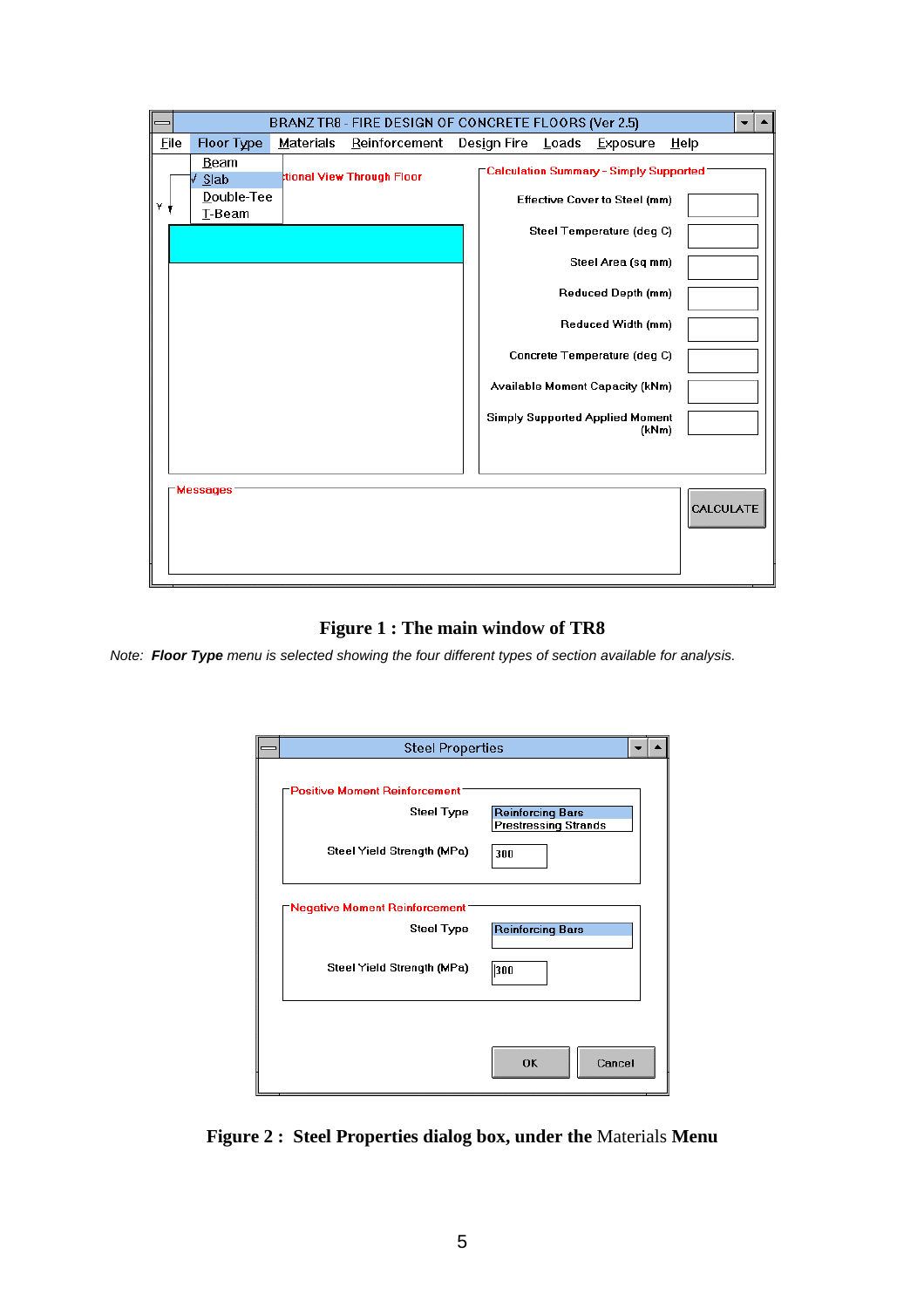For concrete, define the 28-day compressive strength and choose the appropriate weight concrete (or aggregate type) from one of: normal weight, light-weight, alluvial quartz, dacite or pumice as shown in Figure 3. Thermal data for the latter three aggregates will only be used in calculations for slabs. For beams and tee sections normal-weight data from Wade (1991) will be used.

|                                                    | <b>Concrete Properties</b>                                                                                                       |  |  |  |  |  |  |
|----------------------------------------------------|----------------------------------------------------------------------------------------------------------------------------------|--|--|--|--|--|--|
| Compressive Strength (MPa)<br><b>Concrete Type</b> | 25<br>Normal-weight                                                                                                              |  |  |  |  |  |  |
|                                                    | Normal-weight<br>Light-weight<br>Alluvial Quartz (Type A - NZS 3101)<br>Dacite (Type B - NZS 3101)<br>Pumice (Type C - NZS 3101) |  |  |  |  |  |  |

**Figure 3 : Concrete Properties dialog box, under the** Materials **Menu**

Note: Three options of concrete (aggregate) type.

To add reinforcing to the section, go to the Reinforcement menu, as shown in Figure 4. In this menu it is possible to add positive and negative moment reinforcing by defining the location (using x and y coordinates) and diameter of the respective bars. Make sure that the coordinates specified correspond to the location of the centre of each bar.

|                                                                                                                                         | <b>Add Steel Reinforcement</b> |                 |  |  |  |  |  |  |
|-----------------------------------------------------------------------------------------------------------------------------------------|--------------------------------|-----------------|--|--|--|--|--|--|
| Enter coordinates of the axis for each bar or strand and<br>click "Add". Measure coordinates from the TOP LEFT<br>corner of the element |                                |                 |  |  |  |  |  |  |
| X - coordinate (mm)<br>◉ positive moment reinforcement                                                                                  |                                |                 |  |  |  |  |  |  |
| Y - coordinate (mm)<br>$\bigcirc$ negative moment reinforcement                                                                         |                                |                 |  |  |  |  |  |  |
| Steel Diameter (mm)                                                                                                                     |                                |                 |  |  |  |  |  |  |
|                                                                                                                                         | Add Steel                      | <b>Finished</b> |  |  |  |  |  |  |

#### **Figure 4 : Add Reinforcement dialog box, under the** Reinforcement **Menu**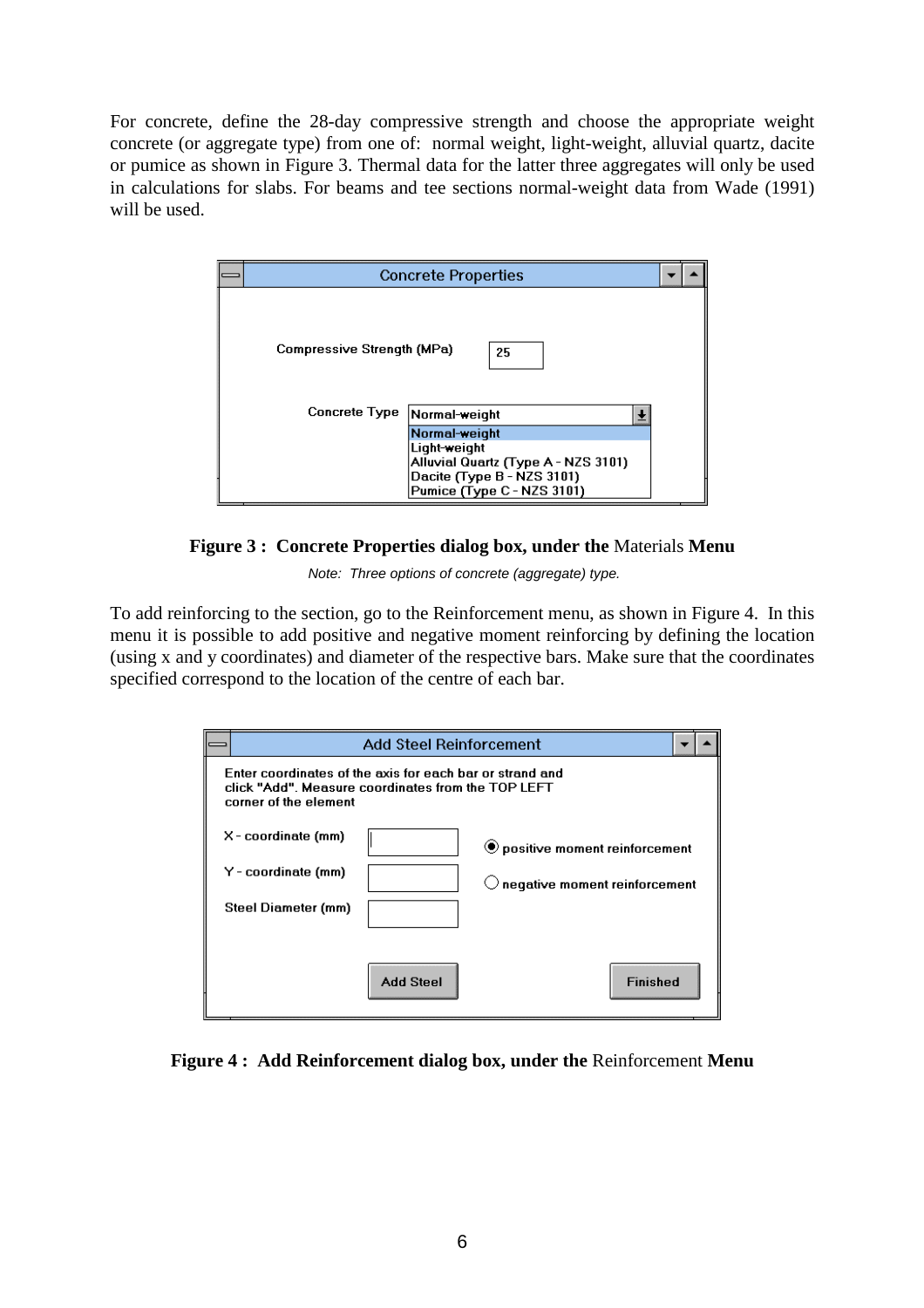4. Under the Design Fire menu (see Figure 5) it is possible to choose between a standard and non-standard fire.

The standard fire is referred to as the ISO 834 fire (ISO, 1975) and is the same as that in AS 1530 Part 4 (SAA, 1990), the usual fire resistance test method for New Zealand and Australia. You will be prompted to enter the required Fire Resistance Rating (FRR) as one of 30, 60, 90, 120, 180 or 240 minutes. If a different value is entered the program will reduce it to the next lowest value from above.







The non-standard fire option (in Figure 6) requires you to define a fire load per unit floor area (either 37, 74 or 111 kg per m² wood equivalent) and an opening factor (either 0.01, 0.02, 0.04, 0.08 or 0.15).





Choose the Fire Load and Opening Factor to model an appropriate non-standard fire.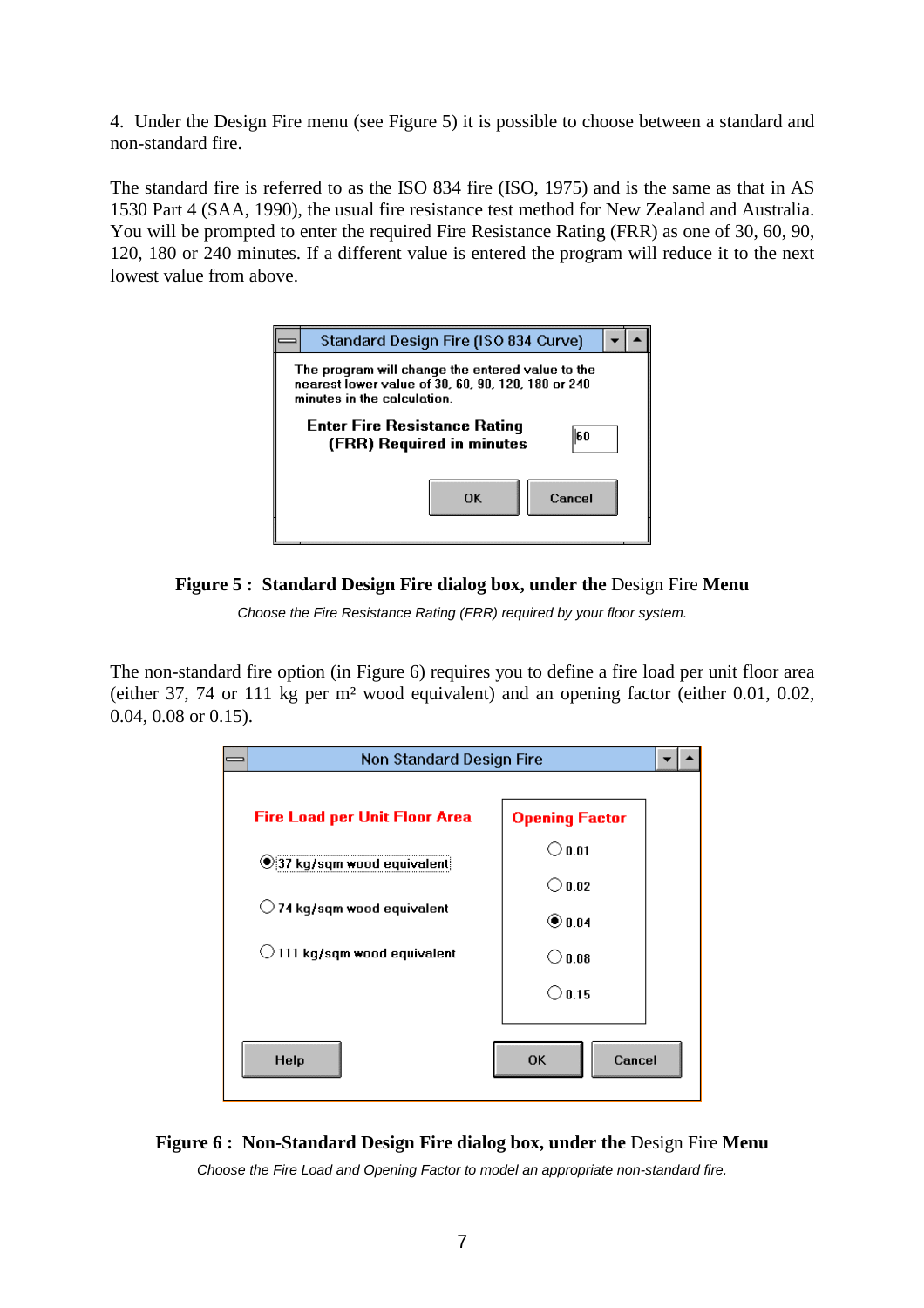5. Go to the Loads menu (shown in Figure 7) and enter the Dead and Reduced Live Load, Span and Support conditions (these being either simply supported or continuous over the supports). Choose Dead and Live Load combination factors as per NZS 4203: 1992 or from a specific load combination.

If you have selected the NZS 4203 option, define the structural system as either a roof, floor (domestic, office, parking and retail) or floor (storage and other). TR8 will use an appropriate live load combination factor consistent with NZS 4203.

|                                                                    | <b>LOADS</b>                                                                                                                                                                                  |
|--------------------------------------------------------------------|-----------------------------------------------------------------------------------------------------------------------------------------------------------------------------------------------|
| Dead Load (kN/m)<br><b>Reduced Live Load</b><br>(kN/m)<br>Span (m) | <b>End Support Conditions</b><br>$\blacktriangleleft$<br>Simply Supported<br>5<br>$\bigcirc$ Continuous Over Supports<br>5                                                                    |
|                                                                    | $\textcircled{\small{\bullet}}$ to NZS 4203 : 1992 $\,\circlearrowright$ User specified load combination factor<br>dead load combination factor<br>1.0<br>live load combination factor<br>0.4 |
| $\bigcirc$ Roofs<br>$\cup$ Floors (storage and other)              | ◉ Floors (domestic, office, parking and retail)<br>OK                                                                                                                                         |

**Figure 7 : Loads dialog box under the** Loads **menu**

Finally, select the exposure classification from the Exposure Menu (shown in Figure 8). The classifications are taken from Section 5.4 NZS 3101 and represent a range of corrosive environments, and the corresponding minimum steel cover permitted. The exposure classification does not affect the fire resistance calculated but provides a warning to the user if the minimum requirements are not met.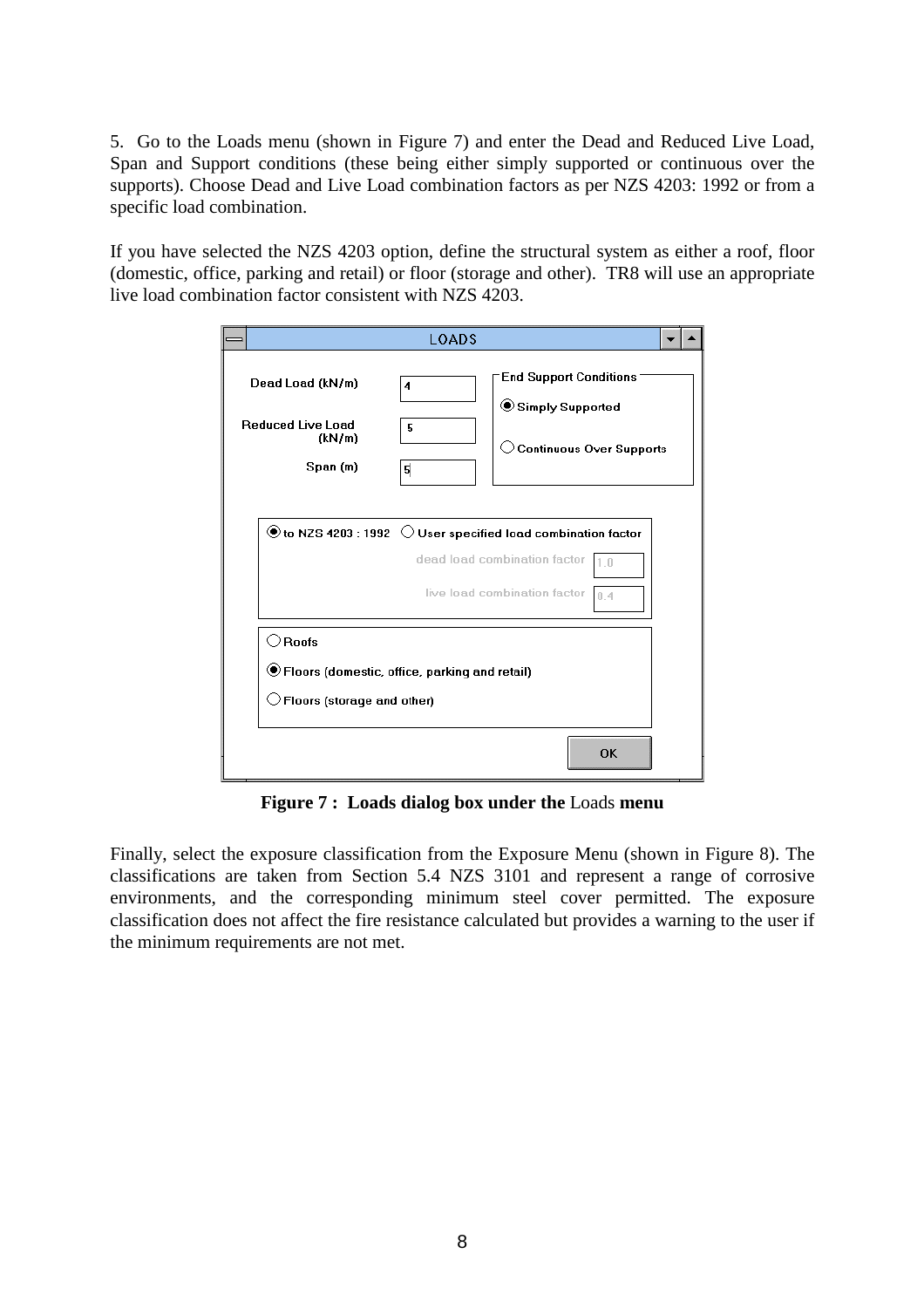| <b>Exposure Conditions</b>                                                  |  |
|-----------------------------------------------------------------------------|--|
| Exposure Classification to NZS 3101 $\lnot$<br>(Refer NZS 3101 Section 5.4) |  |
| <b>OA1</b> (Least Corrosive)                                                |  |
| $\bigcirc$ A2                                                               |  |
| ○в1                                                                         |  |
| ○в2                                                                         |  |
| ◯ C (Most Corrosive)                                                        |  |
| OK                                                                          |  |

**Figure 8 : Select the Exposure Classification for the Element**

Once you have completed all of the above click on Calculate. TR8 will calculate the reduced strength of the section, and hence the stability of the floor system after being exposed to the design fire. A view of the calculation screen is shown in Figure 9.

|      | BRANZ TR8 - FIRE DESIGN OF CONCRETE FLOORS (Ver 2.5) |   |           |                                           |                                                               |  |
|------|------------------------------------------------------|---|-----------|-------------------------------------------|---------------------------------------------------------------|--|
| Eile | Floor Type                                           |   | Materials | Reinforcement                             | Design Fire<br>Loads<br>$He$ lp<br>Exposure                   |  |
|      | х                                                    |   |           | <b>Cross Sectional View Through Floor</b> | -Calculation Summary - Simply Supported                       |  |
| Υ    |                                                      |   |           |                                           | 50.0<br><b>Effective Cover to Steel (mm)</b>                  |  |
|      | ۰                                                    | ö | ö         | $\bullet$<br>۰                            | Steel Temperature (deg C)<br>255.0                            |  |
|      |                                                      |   |           |                                           | Steel Area (sq mm)<br>565.5                                   |  |
|      |                                                      |   |           |                                           | <b>Reduced Depth (mm)</b><br>100.0                            |  |
|      |                                                      |   |           |                                           | 1000.0<br>Reduced Width (mm)                                  |  |
|      |                                                      |   |           |                                           | Concrete Temperature (deq C)<br>350.0                         |  |
|      |                                                      |   |           |                                           | Available Moment Capacity (kNm)<br>20.2                       |  |
|      |                                                      |   |           |                                           | <b>Simply Supported Applied Moment</b><br>18.8<br>(kNm)       |  |
|      |                                                      |   |           |                                           |                                                               |  |
|      | <b>Messages</b>                                      |   |           |                                           |                                                               |  |
|      |                                                      |   |           |                                           | STABILITY OF 60 MINUTES HAS BEEN ACHIEVED<br><b>CALCULATE</b> |  |
|      |                                                      |   |           |                                           |                                                               |  |
|      |                                                      |   |           |                                           |                                                               |  |

**Figure 9 : View of Screen Showing Calculation Results and Messages**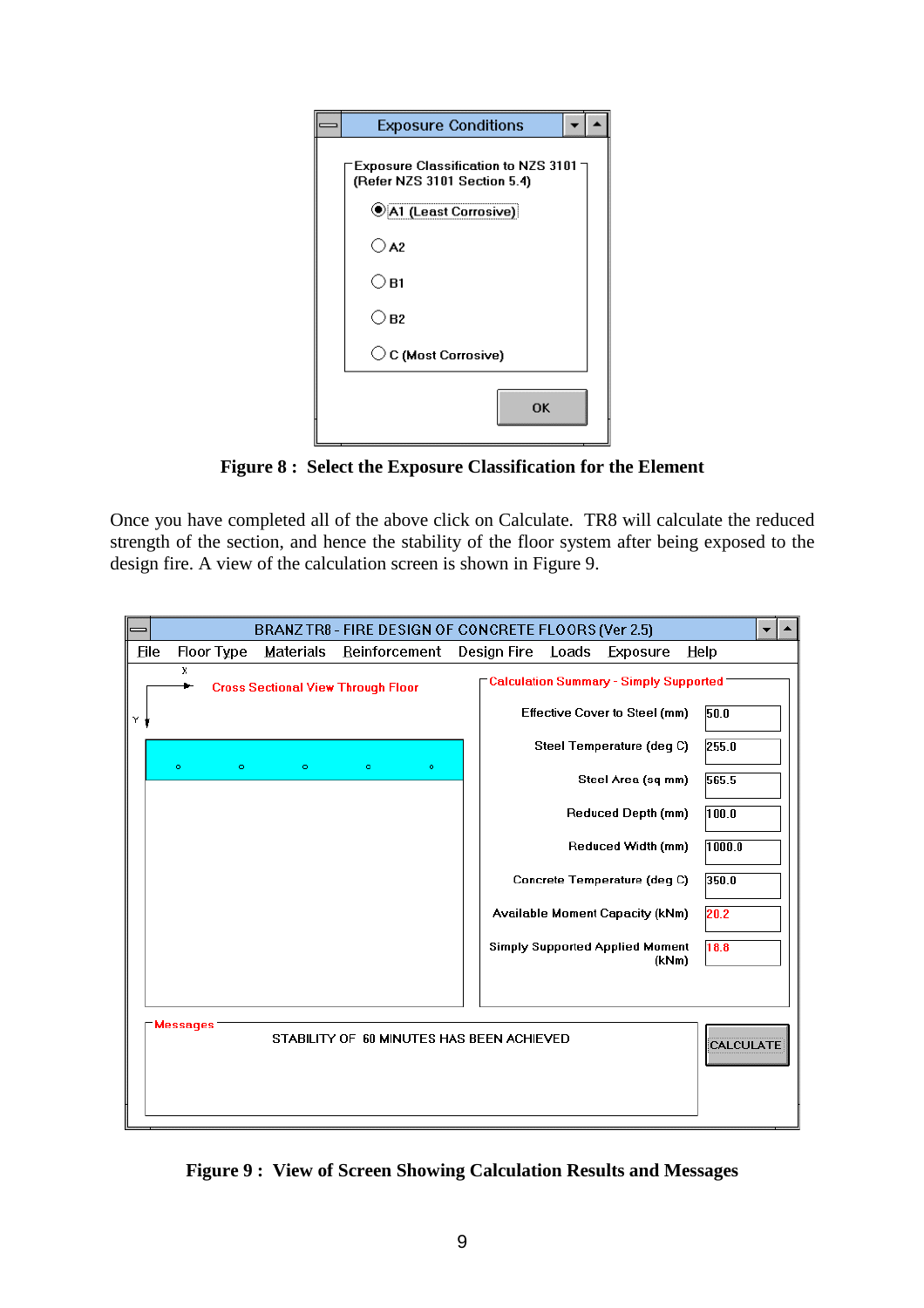#### **4.2 Saving and Printing**

The File menu at the top left corner of the screen is used to save your design, or to load existing data files with previous designs.

To print the results of an analysis of your design, select Print from the File menu. The output will include all section, material and loading information that is input at the start of the analysis, and also all data that is a function of the design fire. An example is given in the Appendix.

## **5. SUPPORT INFORMATION**

Should any problems be encountered in using the program, or any assistance, advice or comments on TR8 desired, you should contact:

Colleen Wade Building Research Association of New Zealand Private Bag 50908 Porirua NEW ZEALAND

| Phone:  | $+64(4)$ 235-7600    |
|---------|----------------------|
| Fax:    | $+64(4)$ 235-6070    |
| E-mail: | BRANZCW@BRANZ.ORG.NZ |

Latest version software is available on the Internet:

http:/www.branz.org.nz/~fireres/software.htm

You are encouraged to report errors, bugs and problems with TR8 software to the author. This will enable the software to be corrected where necessary and allow such information to be passed on to any other interested parties.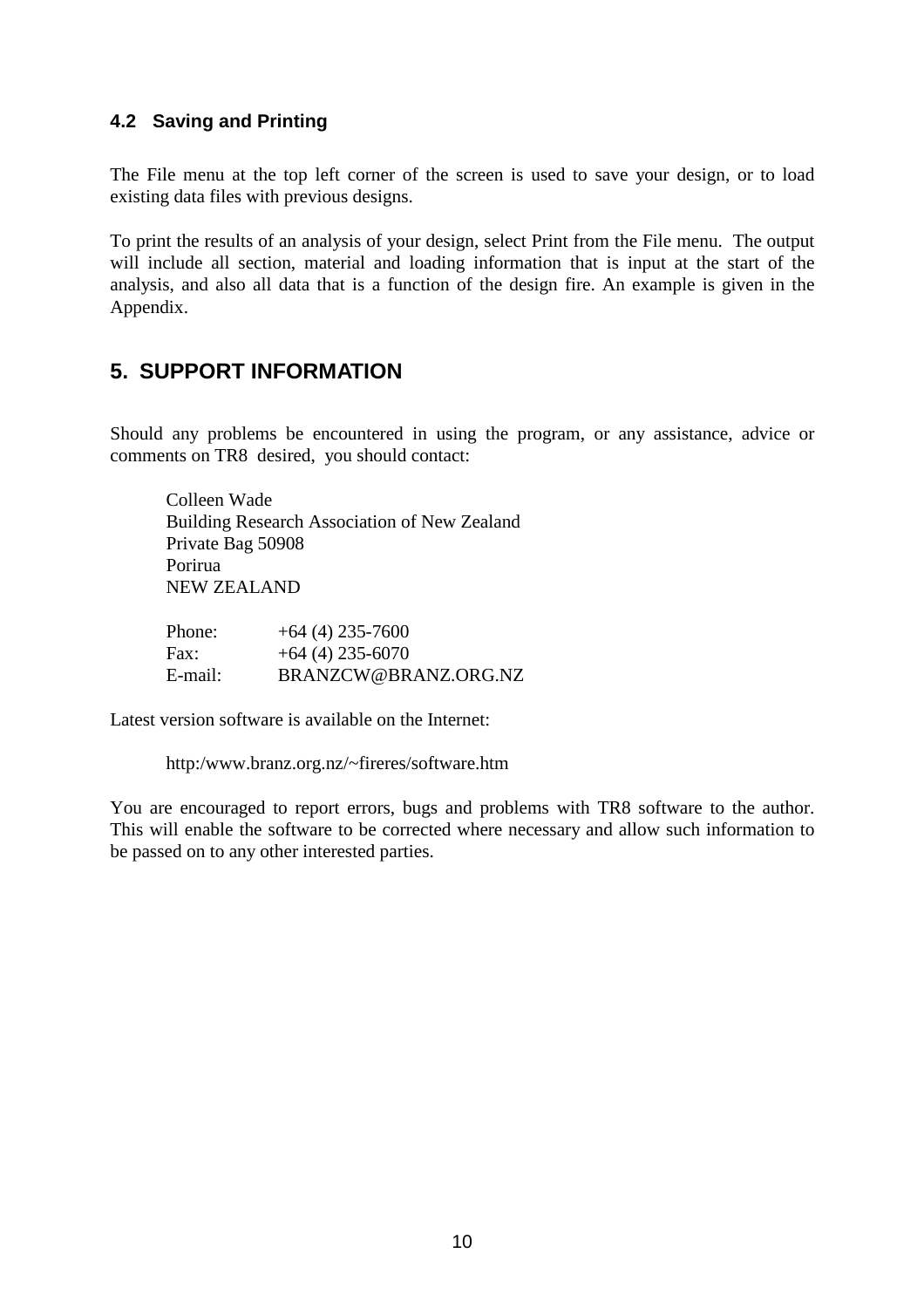## **6. REFERENCES**

International Organization for Standardization (ISO). 1975. ISO 834 - 1975 Fire resistance tests : Elements of building construction. Geneva.

Standards Australia (SA). 1990. AS 1530.4 - 1990 Methods for Fire Tests on Building Materials and Structures - Part 4 : Fire Resistance Tests of Elements of Building Construction. North Sydney.

Standards New Zealand (SNZ). 1992. NZS 4203 : 1992 General structural design and design loadings for buildings. Wellington.

Standards New Zealand (SNZ). 1995. NZS 3101 : Part 1 : 1995 Code of practice for the design of concrete structures. Wellington.

Wade, C.A. Method for Fire Engineering Design of Structural Concrete Beams and Floor Systems, Technical Recommendation No. 8. Building Research Association of New Zealand, Judgeford, 1991.

Wade, C.A. Performance of Concrete Floors Exposed to Real Fires, Journal of Fire Protection Engineering, 6(3), pp 113-124, 1994.